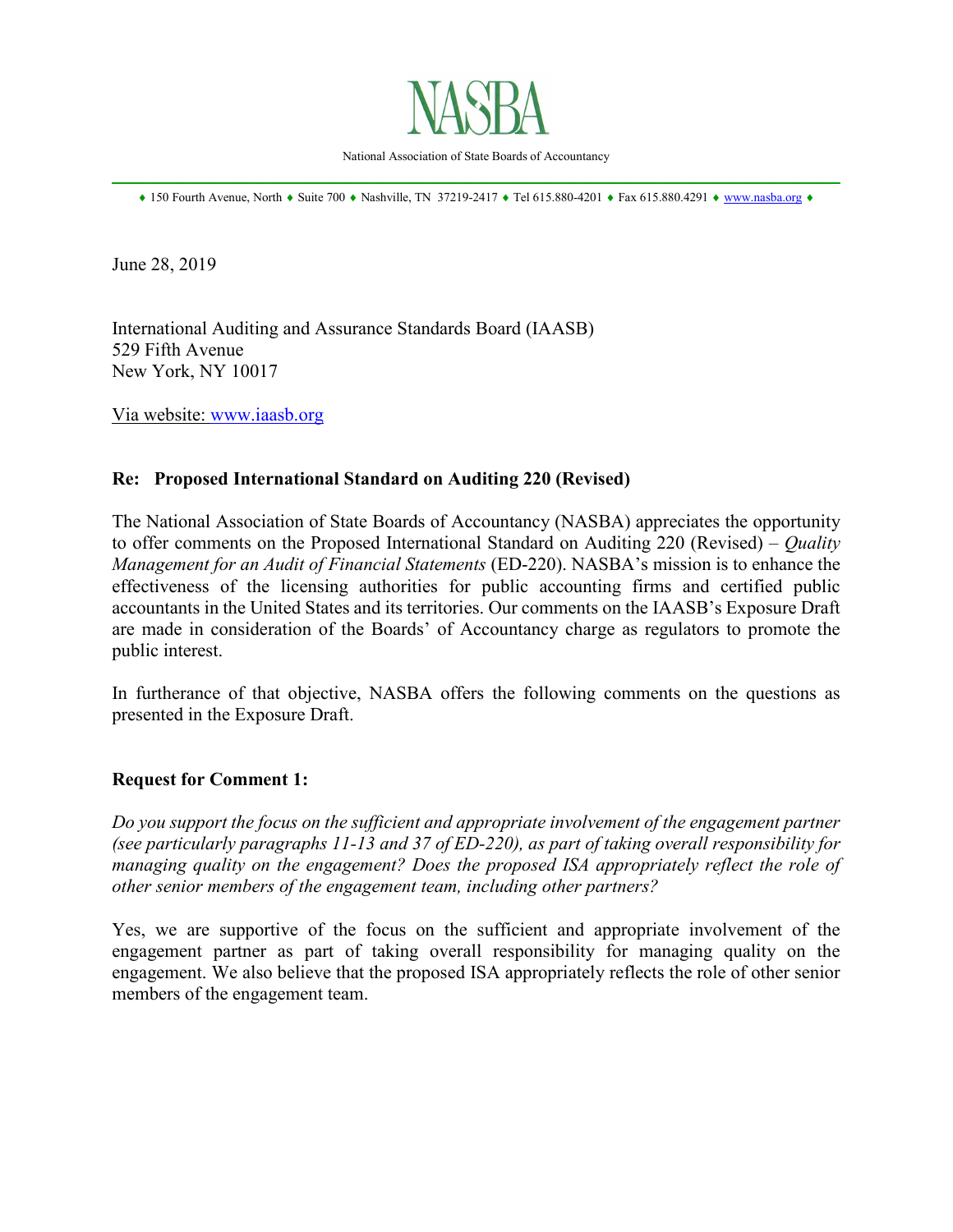# **Request for Comment 2:**

*Does ED-220 have appropriate linkages with the ISQMs? Do you support the requirements to*  follow the firm's policies and procedures and the material referring to when the engagement *partner may depend on the firm's policies or procedures?*

Yes, we believe that ED-220 has appropriate linkages with the ISQMs and we support the requirements to follow firm's policies and procedures.

We recommend that the phrase, "may be able to depend," that appears in the application guidance in A7 be revised to "may depend" as used in A8 for consistency.

## **Request for Comment 3:**

*Do you support the material on the appropriate exercise of professional skepticism in managing quality at the engagement level? (See paragraph 7 and A27-A29 of ED-220)*

Yes, we support the material on the appropriate exercise of professional skepticism in managing quality at the engagement level and how the proposed standard links to ISA 200.

## **Request for Comment 4:**

*Does ED-220 deal adequately with the modern auditing environment, including the use of different audit delivery models and technology?*

Yes, the ED-220 has adequately addressed an ever changing modern auditing environment.

# **Request for Comment 5:**

*Do you support the revised requirements and guidance on direction, supervision and review? (See paragraphs 27-31 and A68-A80 of ED-220)*

Yes, we are supportive of the revised requirements and guidance on the direction, supervision and review.

### **Request for Comment 6:**

*Does ED-220, together with the overarching documentation requirements in ISA 230, include sufficient requirements and guidance on documentation?*

Yes, we believe that the ED-220 together with the requirements in ISA 230 provide sufficient requirements and guidance on documentation.